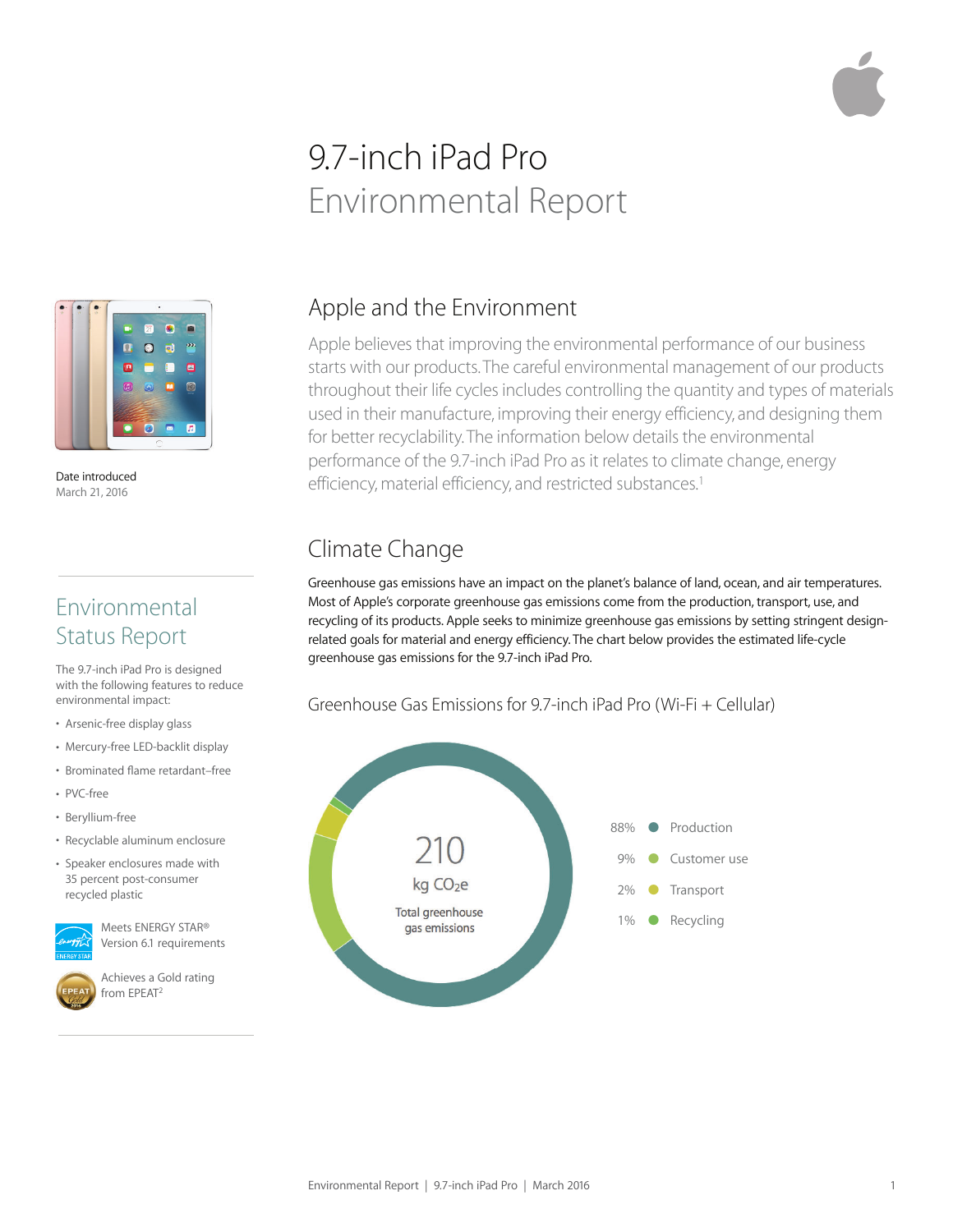

#### **Battery chemistry**

- Lithium-ion polymer, 27.91 Whr
- Free of lead, cadmium, and mercury

# Energy Efficiency

The 9.7-inch iPad Pro uses power-efficient components and software that intelligently manages power consumption. In addition, the 9.7-inch iPad Pro outperforms the stringent requirements of the ENERGY STAR Program Requirements for Computers Version 6.1. The following table details the power consumed by the 9.7-inch iPad Pro in different use modes.

#### Power Consumption for 9.7-inch iPad Pro (Wi-Fi + Cellular)

| Mode                     | 100V   | 115V   | 230V   |
|--------------------------|--------|--------|--------|
| Sleep                    | 0.32W  | 0.29W  | 0.37W  |
| Idle-Display on          | 2.64W  | 2.65W  | 2.70W  |
| Power adapter, no-load   | 0.073W | 0.073W | 0.084W |
| Power adapter efficiency | 78.3%  | 78.6%  | 77.8%  |

# Material Efficiency

Apple's ultracompact product and packaging designs lead the industry in material efficiency. Reducing the material footprint of a product helps maximize shipping efficiency. It also helps reduce the energy consumed during production, and material waste generated at the end of the product's life. The 9.7-inch iPad Pro is made of aluminum and other materials highly desired by recyclers. The chart below details the materials used for the 9.7-inch iPad Pro.

#### Material Use for 9.7-inch iPad Pro (Wi-Fi + Cellular)

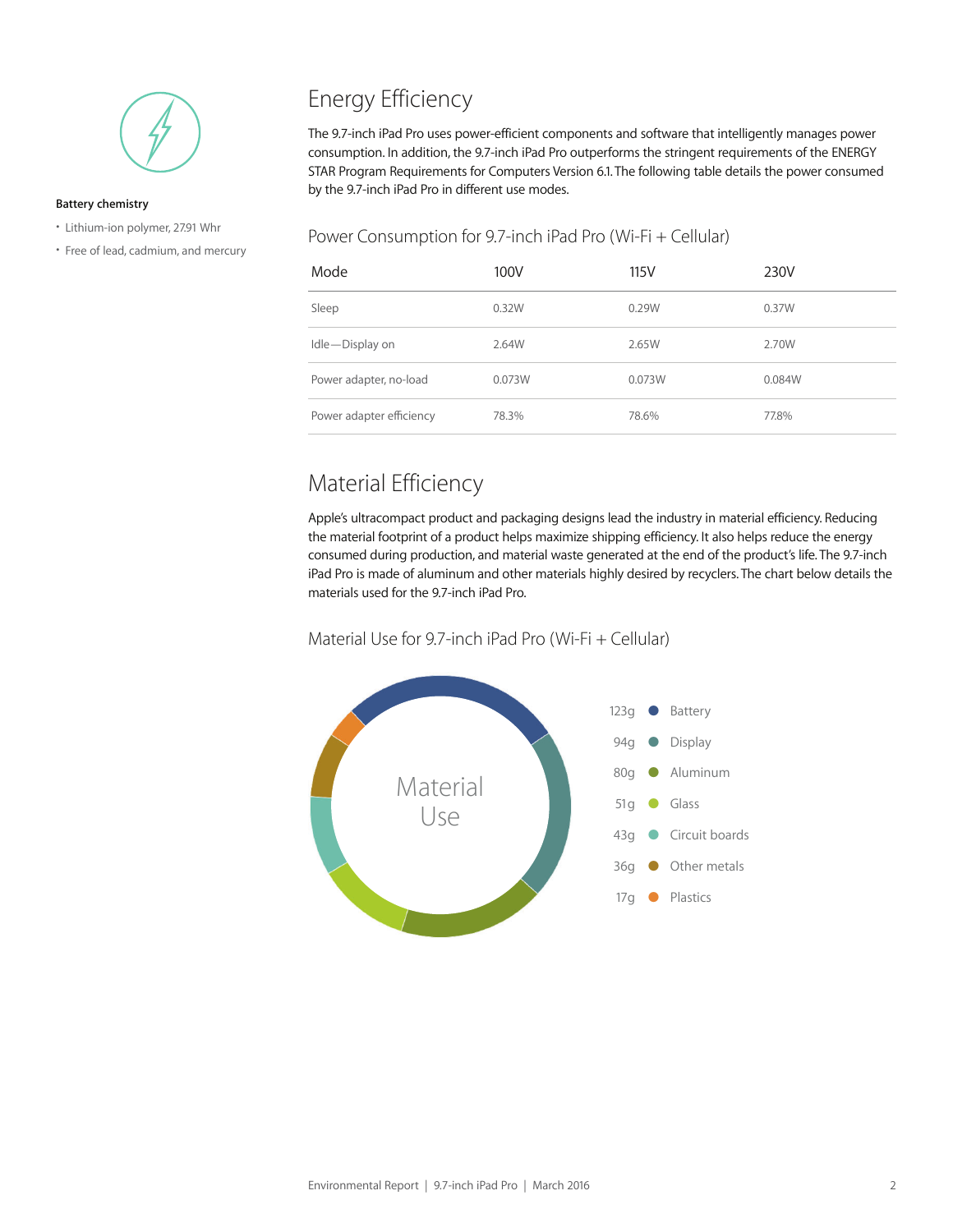

Retail packaging for the 9.7-inch iPad Pro uses a minimum of 38 percent post-consumer recycled content.

### Packaging

The packaging for the 9.7-inch iPad Pro is highly recyclable. It uses corrugated cardboard made from a minimum of 38 percent post-consumer recycled content, and molded fiber made entirely from recycled content. The following table details the materials used in the packaging of the 9.7-inch iPad Pro.

#### Packaging Breakdown for 9.7-inch iPad Pro (U.S. Configurations)

| Material                        | Retail box | Retail and shipping box |
|---------------------------------|------------|-------------------------|
| Paper (corrugate, molded fiber) | 170q       | 392q                    |
| High-impact polystyrene         | 61q        | 61q                     |
| Other plastics                  | 6g         | 6q                      |

### Restricted Substances

Apple has long taken a leadership role in restricting harmful substances from its products and packaging. As part of this strategy, all Apple products comply with the strict European Directive on the Restriction of the Use of Certain Hazardous Substances in Electrical and Electronic Equipment, also known as the RoHS Directive. Examples of materials restricted by RoHS include lead, mercury, cadmium, hexavalent chromium, and the brominated flame retardants (BFRs) PBB and PBDE. The 9.7-inch iPad Pro goes even further than the requirements of the RoHS Directive by incorporating the following more aggressive restrictions:

- Arsenic-free display glass
- Mercury-free LED-backlit display
- BFR-free
- PVC-free
- Beryllium-free

### Recycling

Through ultra-efficient design and the use of highly recyclable materials, Apple has minimized material waste at the product's end of life. Apple also operates or participates in recycling programs in 99 percent of the countries where we sell our products. For more information on how to take advantage of these programs, visit www.apple.com/recycling.